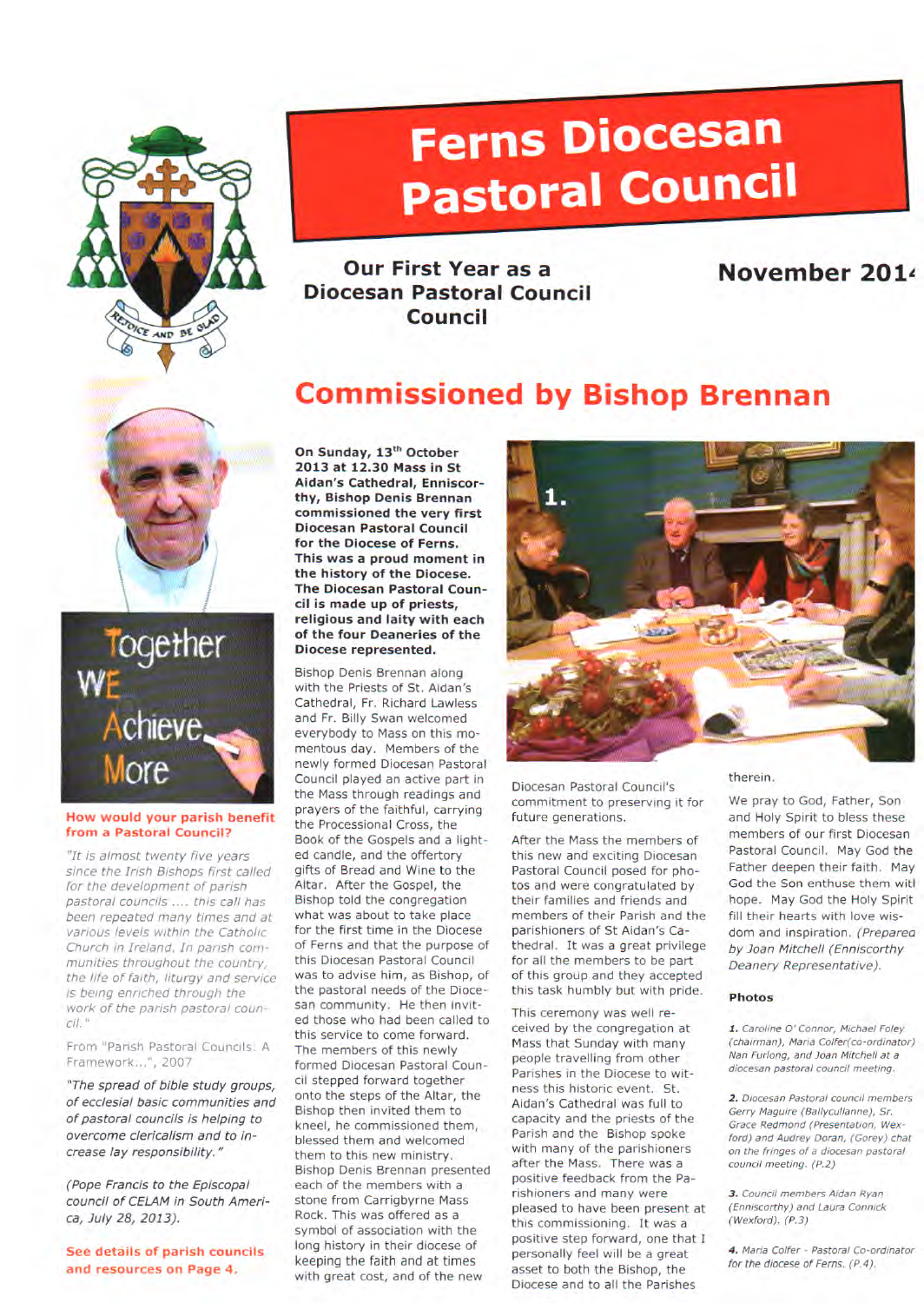### **What is the biocesan Pastoral Council?**



The Ferns Diocesan **Pastoral** Council was established in **October** 2013 and it meets approximately 10 times a year.

It is a rep-

resentative body of the faithful which works in close partnership with the bishop to further the mission of the church in the diocese of Ferns.

It is concerned primarily with people and with building up the faith, hope and love that cements them into a real, living and caring Christian community.

The role of the diocesan pastoral council is consultative and advisory in nature.

The diocesan pastoral council will work in partnership with other existing structures in the diocese including the college of consulters, the council of priests, the diocesan focus group, other diocesan committees and groupings.

#### **Aims**

The purpose of the Diocesan Pastoral Council is described in Canon Law as follows:

'Its function, under the authority of

the Bishop, is to study and weigh those matters which concern the pastoral works in the diocese and to propose practical conclusions concerning them'. [Can. 511].

#### **Reflection**

There are many different gifts, but it is always the same Spirit; there are many different ways of serving, but it is always the same Lord. There are many different forms of activity, but in everybody it is the same God who is at work in them all. The particular manifestation of the Spirit granted to each one is to be used for the general qood. (1 Cor 12:4-7)

#### **Prayer.**

**Lord, as disciples, help us to live like Jesus with you, with each other and with all of creation. Keep us alert in faith to the signs of our times and eager to accept the challenge of your Gospel. Heal us with your love, nourish us with your Word, and feed us at your table. Open our eyes to appreciate and use the gifts of all, signs of your Spirit among us. May we be living witnesses to truth and freedom, to justice and peace, in our homes, in our workplaces and in our communities. Amen** 



### **Key tasks are emerging... members are working...**

The meetings we have held as a Council and in consultation with other groups within the diocese have helped us to discern what are our key goals:

- 1. The preparation for and celebration of the sacrament of baptism
- 2. Support and pastoral care of marriage and the family;

#### **3. To support and promote parish pastoral councils.**

To that end, we have divided ourselves into working parties and set ourselves the goals of coming back to the Council with concrete proposals for recommendation to the people, religious and priests of the diocese.

#### **Membership of the Diocesan Pastoral Council**

The members of the Council are:

Bishop Denis Brennan, Sister Grace Redmond, Audrey Doran and Caroline O'Connor (Gorey Deanery); Joan Mitchell and Aidan Ryan (Enniscorthy Deanery); Nan Furlong and Gerry Maguire (New Ross deanery); Laura Connick and chairman Michael Foley (Wexford Dean-

ery), Father John Carroll, Father Billy Swan.

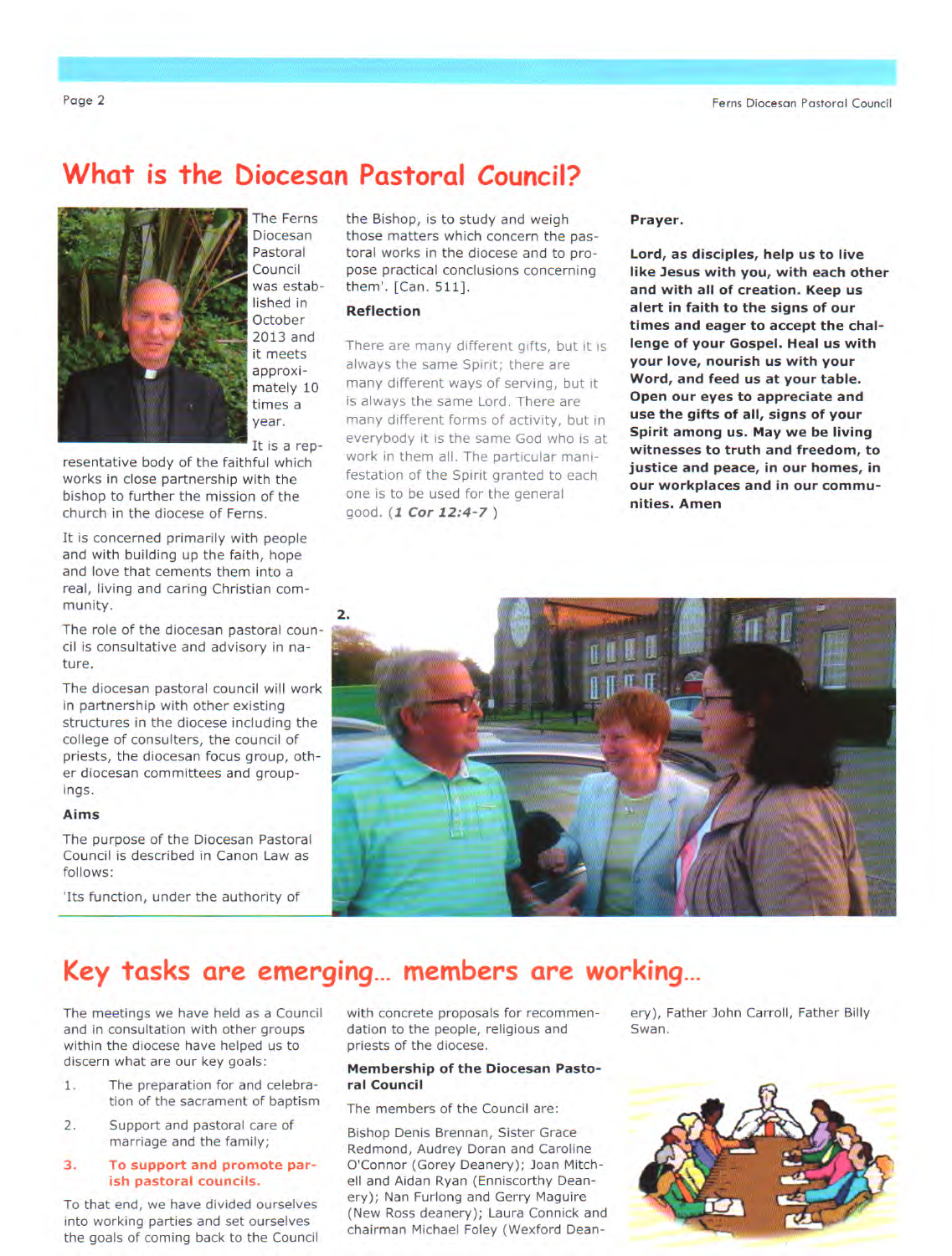## *A* **Trip to Dublin - The Family in the 21st Century**



**"THE FAMILY IS THE NATURAL AND FUNDAMENTAL GROUP UNIT OF SOCIETY, AND IS ENTITLED TO PROTECTION BY SOCIETY AND THE STATE" -Article 16 (3) of the UNI-VERSAL DECLARATION OF HUMAN RIGHTS.** 

Thus Archbishop Diarmuid Martin opened his contribution, making the keynote address at a recent conference entitled ' Marriage and Family at the Heart of the Parish" in Clonliffe College, which I attended as a member of the Ferns Diocesan Pastoral Council. In exploring the challenges to the modern Christian family, he took as his starting point the above affirmation, written in 1948 shortly after the end of a terrible war which saw individual rights trampled on by totalitarian states, when the family remained a pillar in the defence of the most fundamental rights and values, and confirmed its role as a bridge between the individual and society.

He believed it would not be possible to write such a statement today, given the growth in the rights of the individual, and also the distinct change in family size and composition, instability of family structure, and in the way families are formed. He stopped short of idealising traditional family structures, which were often characterised by an unhealthy male dominance, the rights of women and children being secondary. But then a secular belief arose that saw the family as being oppressive, suppressing individual rights. Thus the Vatican was categorised by the more liberal states of the E.U. as being fundamentalist, defending an untenable, backward looking position,.

These same ideological debates continue around the world, including Ireland, and he believed the Church cannot stand aside and accept this diminution of the family as an institution. One way of dealing with this challenge is to focus on how we build strong families. We need to help the next generation to understand how a stable and loving family is a primary focus for their happiness and fulfilment. In Ireland the family is challenged as elsewhere, but is healthier than in many other countries. The human is not meant to function in isolation merely as a self-serving individual. Our humanity finds realisation and fulfilment in relationships based on respect, caring and sharing.

He referred to the few words which Pope Francis believes are the basis of human courtesy and at the heart of any real family relationship - " PLEASE, THANKS and I'M SORRY" He suggests repeating them three times daily,- before or after meals!

We need to restore confidence in the family. Every new marriage is a desire for happiness and fulfilment. As a Church, we need to build up a culture in which that love can flourish in the context of a lifelong commitment, strengthened by rediscovering the simplicity of family prayer. He asks us to swim against the tide of popular culture that sees everything as temporary, and above all- " Have the courage to be happy"

Dr Tony Fahey, Professor of Social Policy at U.C.D. spoke of the changes to the composition of the Irish family in the past half century, when aspects of Catholic teaching are now largely ignored, particularly with regard to co-habitation before or instead of marriage.

Family sizes have reduced drastically. In 1966, more than half all housing estate families had 7 or more children. Now the family of choice is 2 children, and the single parent is accepted socially.

In 1960, 5% of children were born outside marriage, by 2000 it had risen to 30%, but not necessarily to single parents. It became increasingly common to make a decision to rear a family in an unmarried relationship. The religious aspect of foregoing a sacrament wasn't relevant. Abortion rates rose and the number of single parent births fell as a result. There was also a deliberate tendency with some females to form single parent families.

In 1982, with the ending of what was then termed illegitimacy, children of all and no relationships were treated equally, but unmarried fathers didn't receive full rights. It was deemed more important to respect the rights of individual children than the

institution of marriage. Divorce rates rose

steadily until 2007, but are<br>now quite now quite low. It appears that the division of property is a deterrent, coupled with the reluctance of Irish people to enter into formal second unions.

**One way of dealing with this challenge is to focus on how we build strong families...** 

**We need to help the next generation to understand how a stable and loving family is a primary focus for their happiness and fulfilment...** 

Co-habitation before marriage is now widely accepted.

The proportion of young women either married or in relationships is the lowest in Europe.

The final speaker, Collette Furlong, previously a third level lecturer, is Catechist to the Sligo Parishes Cluster. This group, spread over a number of parishes in Sligo, aims to create an independent group or cluster of families, based on the premise that each parish is a community of families. Their belief is that families must be active missionaries offering mutual support, through enhancing the status of the Sacraments, and the promotion of Family Masses and Family Prayer.

It bears directly on what the Diocesan Pastoral Council hopes to achieve in Ferns Diocese.